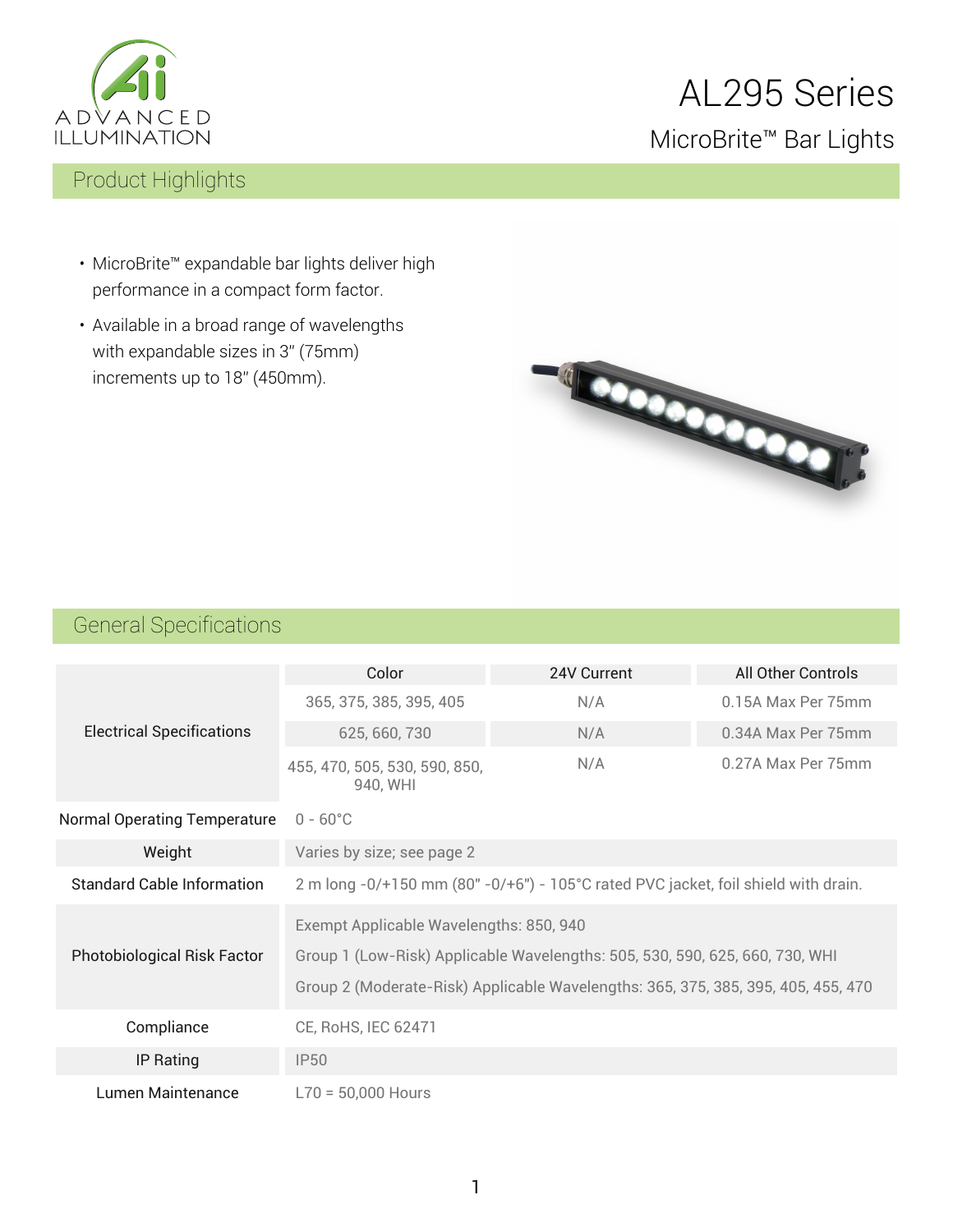# AL295

### Part Number Key

| Model                                                                                                                                                                                          | Lens<br>Type                              |  | Illuminated<br>Length                  | Spectral<br>Wavelength                                                                                                                                                                                                                                                                   | Connector/<br>Control                   | Optional Light<br>Conditioning | Alternative<br>Connector |
|------------------------------------------------------------------------------------------------------------------------------------------------------------------------------------------------|-------------------------------------------|--|----------------------------------------|------------------------------------------------------------------------------------------------------------------------------------------------------------------------------------------------------------------------------------------------------------------------------------------|-----------------------------------------|--------------------------------|--------------------------|
| AL295                                                                                                                                                                                          | х                                         |  | XXX                                    | XXX                                                                                                                                                                                                                                                                                      | XX                                      | х                              | XXX                      |
| AL295                                                                                                                                                                                          | W<br>leave blank for<br>medium (standard) |  | 075<br>150<br>225<br>300<br>375<br>450 | (UV) 365 <sup>2</sup><br>(UV) 375ª<br>(UV) 385ª<br>(UV) 395 <sup>2</sup><br>(UV) 405 <sup>2</sup><br>(royal blue) 455<br>(blue) 470<br>(cyan) 505<br>(green) 530<br>(amber) 590<br>(red orange) 625<br>(red) 660<br>(infra-red) 730<br>(infra-red) 850<br>(infra-red) 940<br>(white) WHI | C1<br>C <sub>5</sub><br>IC<br>13<br>I3S | D <sup>3</sup><br>(diffuser)   | M12 <sup>1</sup>         |
| 'Available with IC, I3 and I3S options only<br>EX: AL295-075WHIIC<br>AL295W-225625IC-M12<br><sup>2</sup> Not available with (W) wide lens option<br><sup>3</sup> Not available with UV options |                                           |  |                                        |                                                                                                                                                                                                                                                                                          |                                         |                                |                          |
| Stock Product: shipped within 3 days<br>Build to Order.<br>shipped within 2 weeks                                                                                                              |                                           |  |                                        |                                                                                                                                                                                                                                                                                          |                                         |                                |                          |

AL295-150WHII3

## Mechanical Specs

AL295-450

470.4

 $(18.52)$ 

206.8

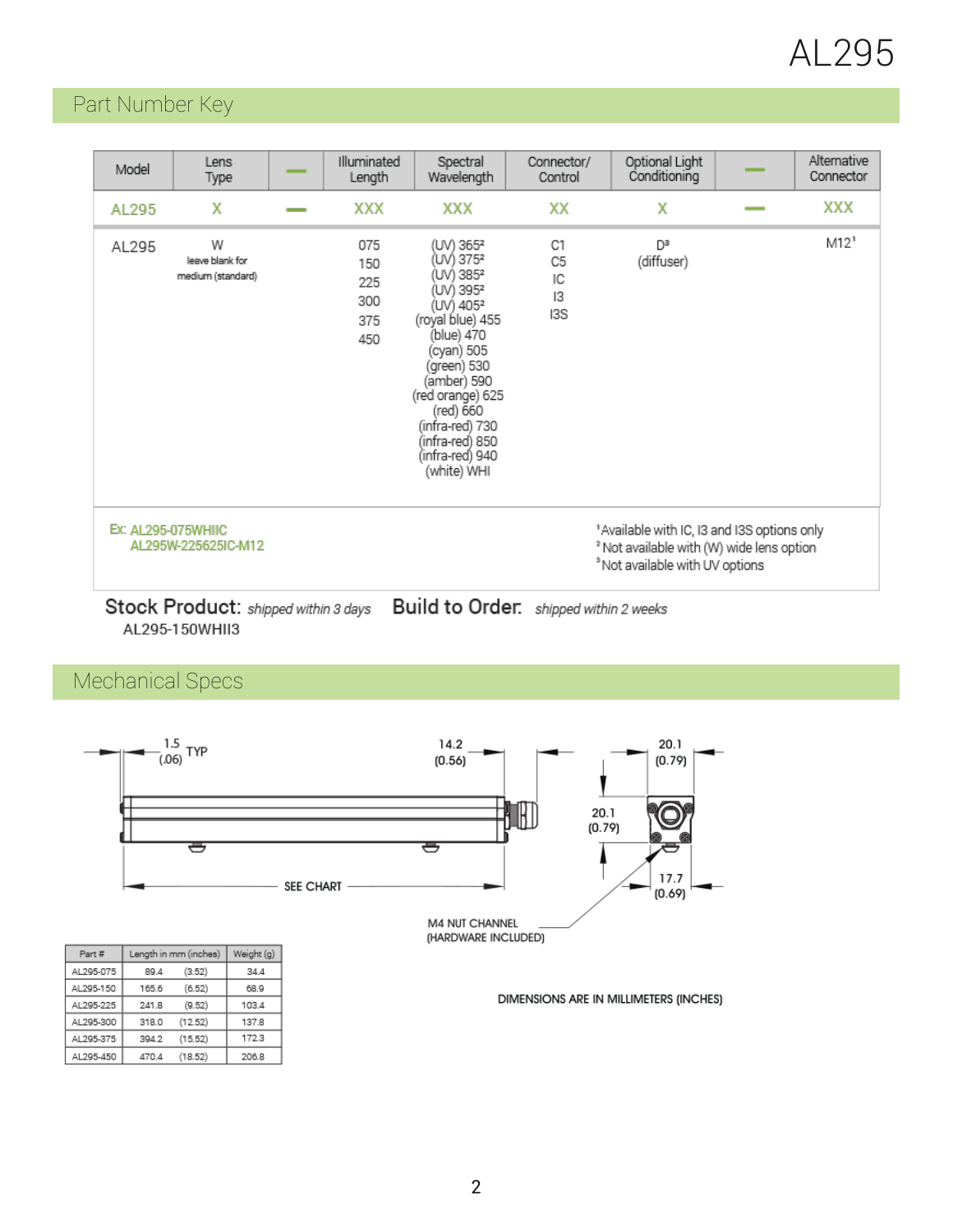

### Change Notice

PCN No: 144

Date Issued: February 22, 2018

Notice Type: Product Change

Type: Washdown Lights

Change Notification Summary

Advanced illumination (Ai) is improving the way we manufacture washdown lights which will change their outward appearance. We will be replacing the black cordstock with clear flowable silicon. This change will provide a more durable finish and will effect the following lights: AL116, AL126, AL143, AL179, AL295, BL128, QM116, QM126, LL174 and SL147.

Please contact your Ai Sales Representative if you have any questions.

Washdown Lights Flowable Silicon

PCN No: 125

Date Issued: June 3, 2016

Notice Type: Product Revision Change

Product Type: AL295

Change Notification Summary

In an effort to improve our products, Advanced illumination (Ai) will update the LEDs used in the AL295 design. This change will result in a brighter, more uniform light at the same price\*. Customers may still buy the current revision of this model until September 2th of 2016. After that time, orders for these products will be converted to their respective AL295 Revison A models.

This LED change will result in additional wavelengths being available: 365nm, 375nm, 385nm, 395nm, 405nm, 470nm, 505nm, 590nm, 660nm, 730nm, and 940nm. Additionally the white LED color temperture will be changing from 6100K to 5500K.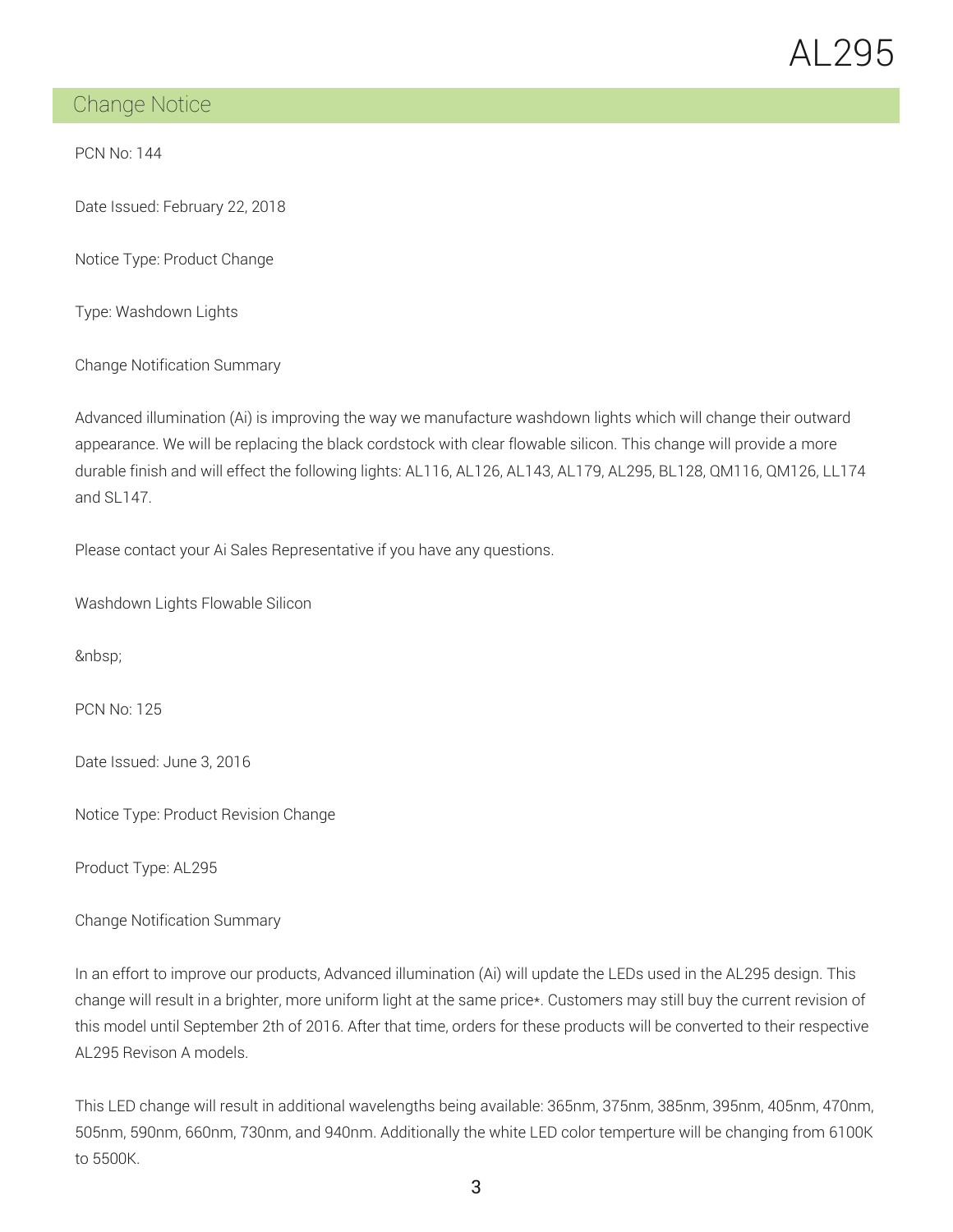\*UV wavelengths (365nm, 375nm, 385nm, 395nm & 405nm) will be sold a higher list price, which will be released at the time of product introduction.

Orders for customized (dash numbers) versions of AL295 will be honored until January 13th of 2017. Ai will be actively working with customers for those products to simplify the transition.

Please contact your Ai Sales Representative if you have any questions.

PCN\_125\_AL295

### Optical Specs

#### **Intensity Distribution**



Optical measurement taken using AL295-150WHIIC Rev. A @ 300 mm

#### Area of Illuminance & Intensity

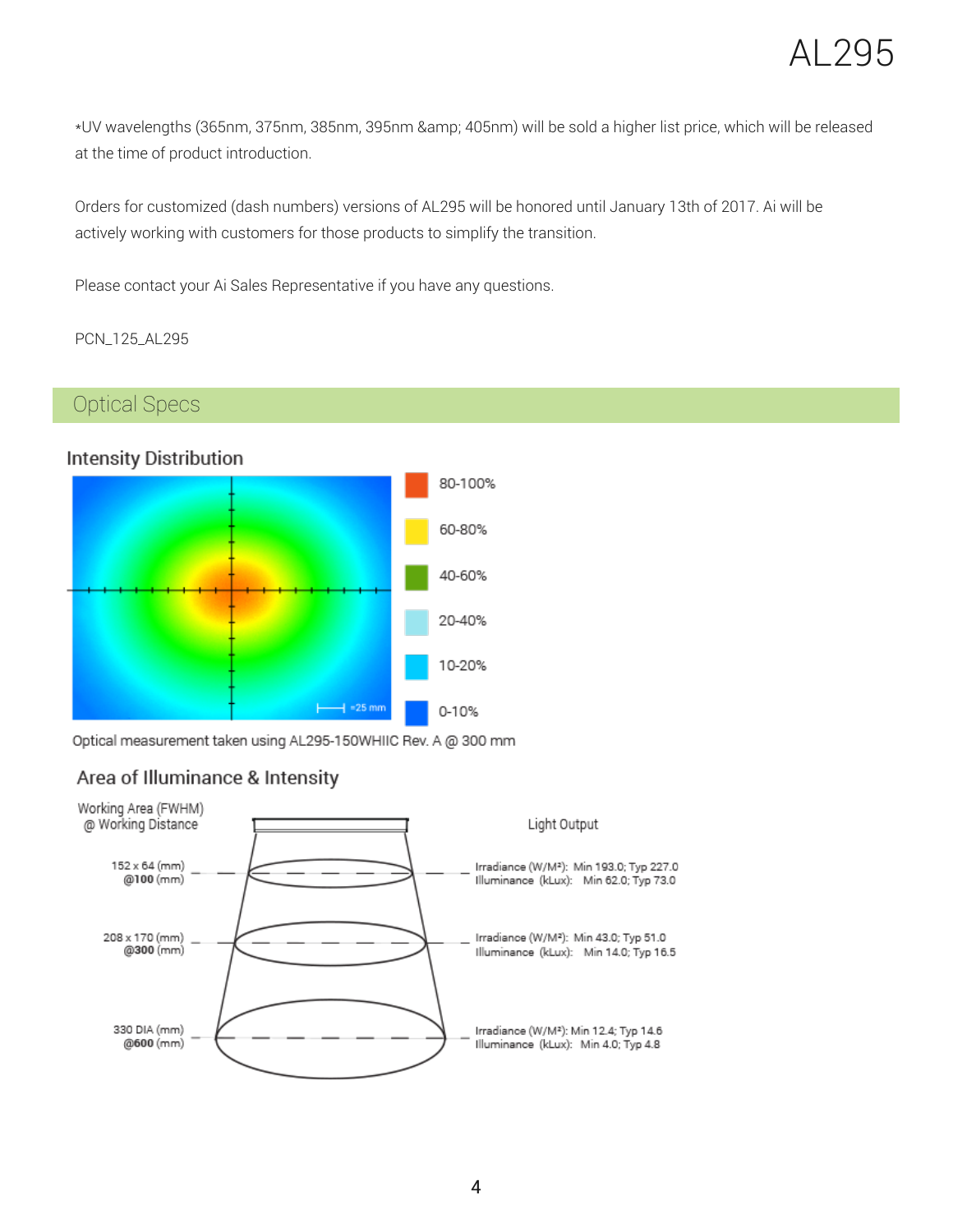## Electrical Specs

### $ICS 2 (IC)$

| Pin<br>(M12) | Function                   | Wire<br>Color |
|--------------|----------------------------|---------------|
|              | +24 VDC                    | Brown         |
| 2            | 0-10 VDC<br>Analog Control | White         |
| З            | GND                        | Blue          |
|              | GI O                       | <b>Black</b>  |
| 5            | N/A                        | Gray          |

| $ICS$ $3$ (13 and 13S) |                            |               |  |
|------------------------|----------------------------|---------------|--|
| Pin<br>(M12)           | Function                   | Wire<br>Color |  |
|                        | $+24$ VDC                  | <b>Brown</b>  |  |
| 2                      | GND                        | White         |  |
| 3                      | GND                        | Blue          |  |
| 4                      | PNP/Active High<br>Trigger | <b>Black</b>  |  |
| 5                      | 0-10 VDC Analog<br>Control | Gray          |  |

### **Optional M12 Pinout**



male<br>5-position

# Control Specs

| C1 Connector                                      | C5 Connector                                      | ICS 2 (IC)                                                           | ICS 3 (13)                                                                                 | ICS 3S (I3S)                                                                               |
|---------------------------------------------------|---------------------------------------------------|----------------------------------------------------------------------|--------------------------------------------------------------------------------------------|--------------------------------------------------------------------------------------------|
| For use with:<br><b>DCS Series</b><br>Controllers | For use with:<br>Pulsar 320 Strobe<br>Controller. | Continous in-line<br>controller<br>Powered with:<br>24V power supply | Combination<br>strobe/continous<br>in-line controller<br>Powered with:<br>24V power supply | Default-OFF<br>strobe/continous<br>in-line controller<br>Powered with:<br>24V power supply |